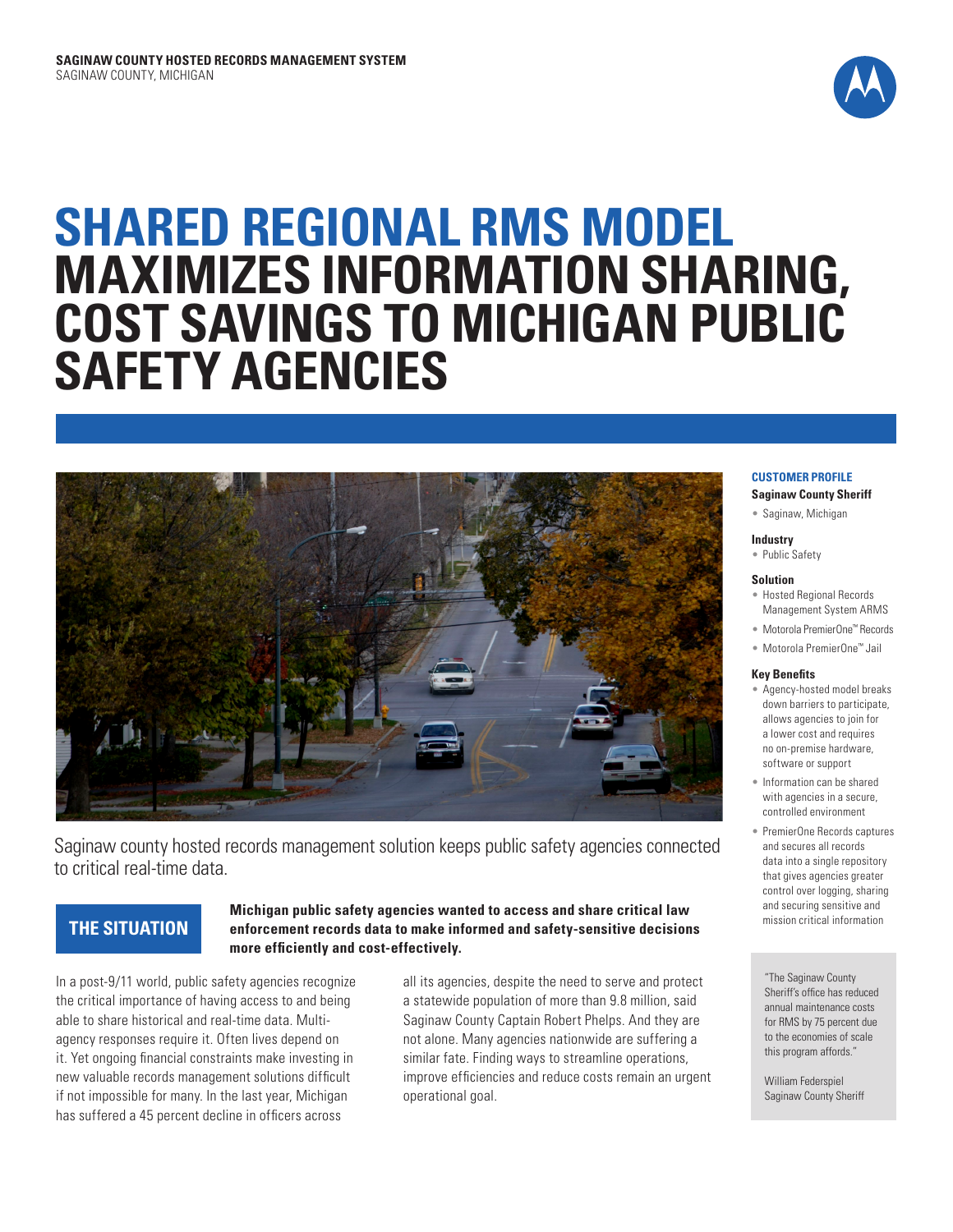# **THE SOLUTION**

## **The Saginaw County Sheriff's Office offered a hosted solution to regional agencies using Motorola's PremierOne Records solution to provide real-time access to critical data.**

The Saginaw County Sheriff's office has always prided itself on being a technology innovator. A few years ago, it took over the management of a regional records system after participating as one of its first pilot agencies. The system, known as ARMS, leverages Motorola's NetRMS system but is migrating to the PremierOne platform. Today, more than 54 agencies take advantage of this hosted model, sharing data and resources to achieve much needed economies of scale. Its waiting list continues to grow.



# **THE RESULT**

### **The successful hosted program continues to expand throughout Michigan, allowing regional agencies to achieve information sharing goals while reducing operational costs.**

Saginaw County's ARMS system has delivered measurable success in both the number of agencies currently deployed and the efficiencies the system has allowed them to achieve. It provides smaller agencies with resources and capabilities, to which they would not otherwise have access. With the ability to leverage and share information for current and ongoing investigations by person, accident, traffic citation, even evidence collected across the region, agencies have been able to

accomplish more with less. The shared model reduces maintenance and infrastructure operating costs as approved users connect throughout the state. New capabilities, including PremierOne Jail are being added, allowing agencies to effectively manage inmate booking and detention. Since its inception, the system continues to save money, increase efficiencies and improve collaboration across county lines.

"The fact we are a public safety agency hosting the data breaks down barriers to entry,"

"They trust us. We pay the same user fees they do, so they are more willing to jump on board."

Captain Phelps



"The hosted model is simply good government. It saves agencies money, increases efficiencies and improves collaboration across county lines – both from an administrative and investigative standpoint. Real-time incidents that occur across the county can be tracked and resolved using information available through the shared collective."

William Federspiel, Saginaw County Sheriff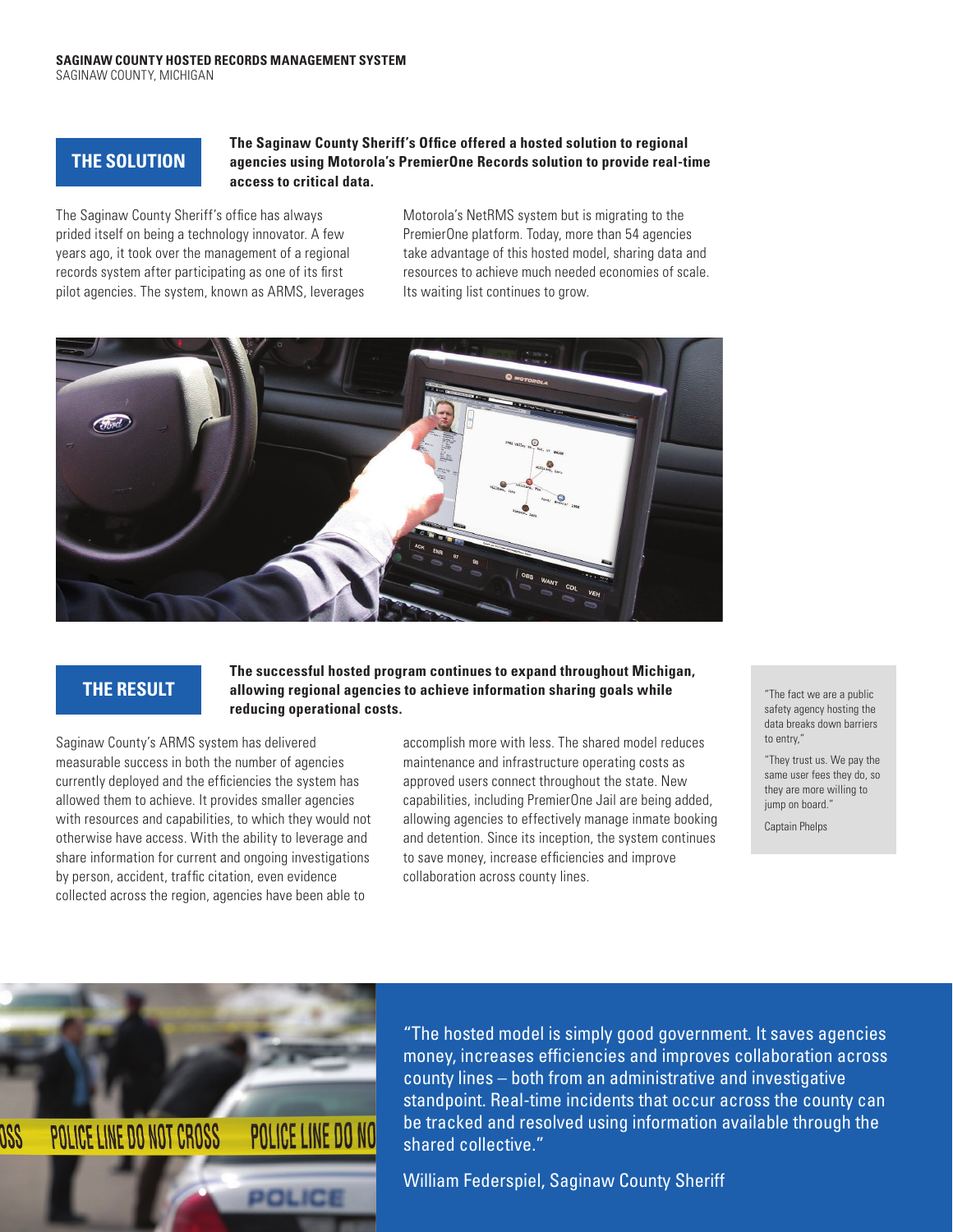# **REDUCED COMPLEXITY SPEEDS AGENCY ON-BOARDING, SIMPLIFIES TRAINING**

In collaboration with Motorola, Saginaw County has built an incredibly resilient and reliable shared records management solution. Now bringing an agency live on ARMS is a fairly straightforward process. Saginaw County warehouses all participating agencies' current data. Administrative permissions are created for system users and a per officer license fee is collected monthly. Users then access the system via a VPN they maintain. Once live, agency personnel are trained on the system and they, in turn, train the rest of the users in their department. This "train the trainer" approach has virtually eliminated all application support calls.

A highly intuitive interface allows users to add, view or edit data depending on their role and permission level. Flexible, user-defined workflows conform to existing agency business processes, making the transition easy. Designed with advanced business logic, the system assures that users collect all pertinent information at the point of entry, reducing errors. Additionally, comprehensive master indices are built into the PremierOne Records platform in key categories – people, entity, property, vehicle and location data – so it can be entered once and reused throughout the system.

"We have worked hard over the years to identify and strengthen workflows for this system," said Captain Phelps, who has overseen IT since 1989 for the Saginaw County Sheriff's office. "Refinements continue as more agencies come online."

# **INTEGRATING CORRECTIONS DATA**

Lack of visibility to corrections data related to inmate population and facility capacities generated strong interest in ARMS from Michigan's 83 counties and the jails associated with them. When Motorola's PremierOne Jail solution became available, Saginaw County sought a facility to test its capabilities. Ogemaw Jail took it live in 2012, and with it, their ability to manage their inmate population to an entirely new level. According to Sheriff Federspiel, they described it as "light years ahead" compared to the DOS-based program they had been using.

One of the most valuable benefits of the new system will be the ability for law enforcement to track a person via their PremierOne Jail Master Record. It allows intake officers to note risk classification as well as include accurate threat assessments of the person in jail. And, it also provides key information to a jailor as they move through a decision tree  $-$  is the inmate in the right area, for example. These flags provide critical details that may be relevant to police once an inmate has been released. This added intelligence provides valuable situational awareness for officers before they approach a potentially high risk suspect.

Available as an extension of PremierOne Records, the solution allows for the seamless sharing of information between jail and records. Utilizing the same code tables and databases as PremierOne, it will reduce data entry by system administrators and increase the sharing capabilities of the information across applications. With strong support from the Governor's office, Sheriff Federspiel said he has little doubt they will achieve their goal of growing the solution footprint from 1500 to 6000 beds in the next five years.

"We are very proud of the ARMS program and the relationships we've built with the agencies that are now part of its footprint," he said. "At a time when public safety agencies continue to struggle with budget and resource limitations, it provides a way to achieve significant savings and powerful operating efficiencies that ultimately will keep citizens safer."

"Bay City Chief Cantinin tells everyone in the county about how this system saves his agency immense amounts of money – 30 to 40 percent since joining the footprint – and delivers flawless uptime."

"He's enjoyed seven years of uninterrupted service. No downtime. Not a single issue reported."

William Federspiel Saginaw County Sheriff



"The addition of corrections data will be even more valuable, because visibility to inmate booking and detention details will help further enhance investigative capabilities and eliminate current manual, time-intensive procedures."

William Federspiel, Saginaw County Sheriff